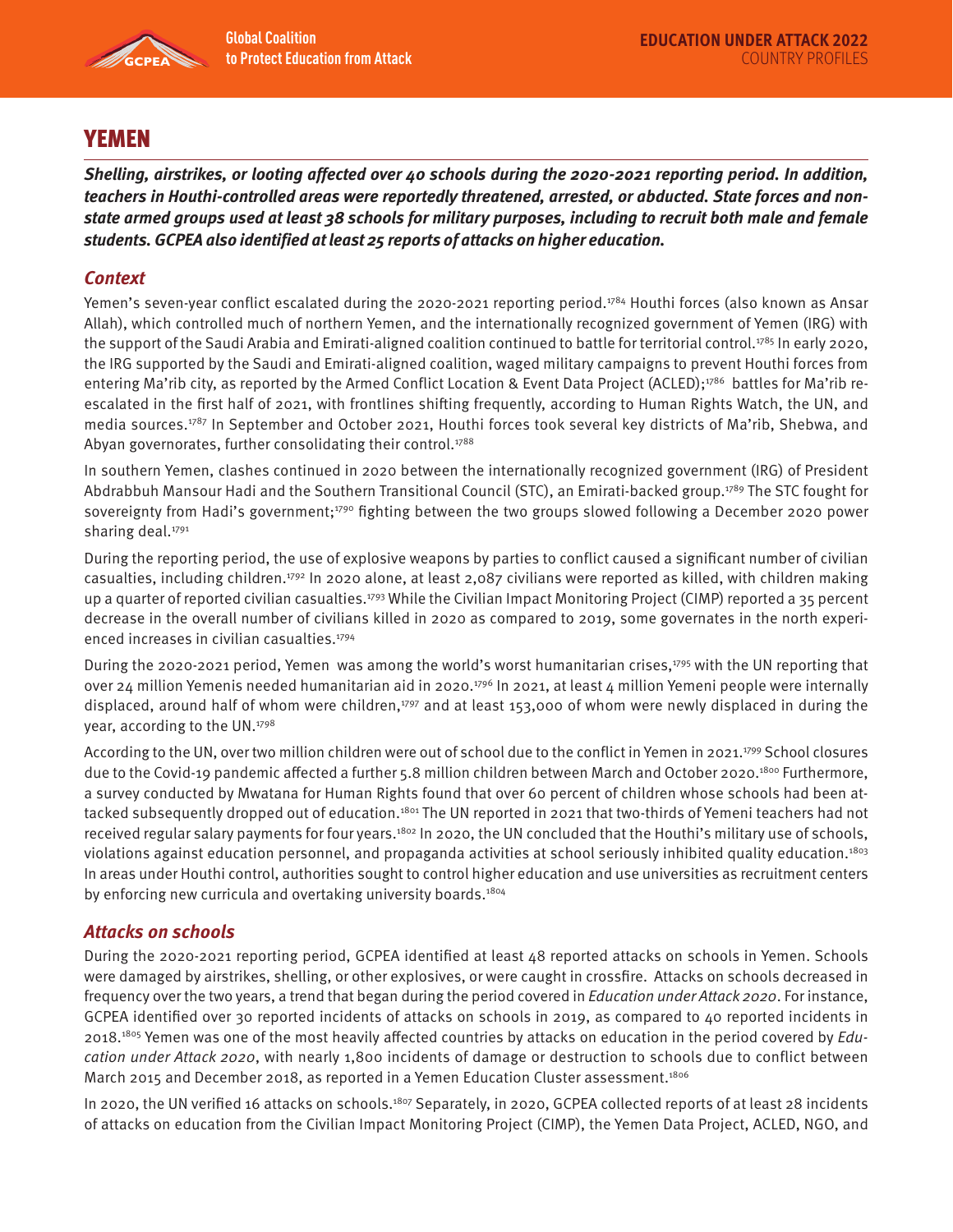

media reports.1808 Many attacks involved the use of explosive weapons (19), with shelling and ground-launched strikes the most common form of attack. Taizz (9) and Al Hudaydah (6) governorates were most affected by attacks on schools. In 2020, the Yemen Education Cluster reported that, in most governorates, 50 percent of schools were physically affected by conflict.<sup>1809</sup> Examples included:

- Local media and conflict monitors reported that on February 25, 2020, shelling struck al-Salah School in Majzar district, Ma'rib governorate.<sup>1810</sup>
- The New Arab reported that on August 1, 2020, an explosive device detonated near Neama Rassam school in Taizz city. The school was located near a military headquarters; while one soldier was reported killed, no children were harmed in the attack.<sup>1811</sup>
- On September 25, 2020, CIMP and Arab News reported that a missile struck Al-Mithag School in Ma'rib city and governorate. No fatalities were reported; however, hundreds of students had allegedly left the school prior to the attack.<sup>1812</sup>
- On October 11, 2020, artillery shells struck May 22 School in Salh district, Taizz governorate, according to Yemen Data Project and CIMP. The strike killed one child and injured three children and two adults, according to CIMP.1813
- In early December 2020, media sources reported that militia members raided five religious schools in Sana'a and forced them to close. The report also noted that the militia members forced other religious centers to close outside Sana'a; however, GCPEA could not determine whether the incidents involved threats against schools.1814

The UN verified 18 attacks on schools in 2021.<sup>1815</sup> Separately, in 2021, GCPEA identified at least 20 reported incidents of attacks on schools,1816 most of which involved the use of explosive weapons. For example, Save the Children reported that in March 2021, attacks on four schools in Taizz and one school in Sana'a interrupted the education of over 30,000 children.1817 Other examples included:

- Save the Children and Yemen Data Project reported that on March 7, 2021, artillery shells struck near a school in Taizz city, injuring seven students as they left the building in the afternoon.<sup>1818</sup> Save the Children reported that artillery shells had also hit the area three days earlier.
- On March 11, 2021, an unknown armed group detonated an explosive device near a school in Al Hamra, Tuban district, Lahij governorate, as reported by Yemen News Agency and other local media.<sup>1819</sup>
- The Civilian Impact Monitoring Project (CIMP) reported that on May 27, 2021, a drone strike hit a school in Tuhayat city, Al Hudaydah governorate. The blast injured four school students who were in the schoolyard.<sup>1820</sup>
- On July 20, 2021, a ballistic missile allegedly hit Ath Thawra school in Jabal Murad district, Ma'rib governorate. No fatalities occurred, according to local media sources.<sup>1821</sup>
- According to Yemen Data Project, on August 8, 2021, dynamite reportedly detonated at Al Wai Basic School in the village of Ar Ribat, Al Hudaydah governorate.<sup>1822</sup>
- On September 19, 2021, an explosion allegedly occurred in Qard al Maafari school in Al Azariq district, Ad Dali governorate. The explosion damaged the school building, according to local news sources.<sup>1823</sup>

#### **Attacks on school students, teachers, and other education personnel**

For the 2020-2021 reporting period, GCPEA identified 13 reported incidents of attacks on school students, teachers, or other education personnel. These incidents involved the abduction or assault of over 100 school students and personnel. Compared to 2018 and 2019, attacks occurred at a similar rate, with three reported incidents occurring annually. However, attacks in 2020 and 2021 appeared less fatal than in earlier years; for example, over 60 students were killed or injured by such attacks in 2018.<sup>1824</sup>

Information on attacks on students and teachers covering 2020 and earlier years was released in 2020 by both media and UN sources. For instance, the Yemen Teachers Syndicate alleged that Houthi forces had killed at least 1,579 educators and wounded 2,642 between September 2014 and October 2020.1825 In addition, in the period between Sep-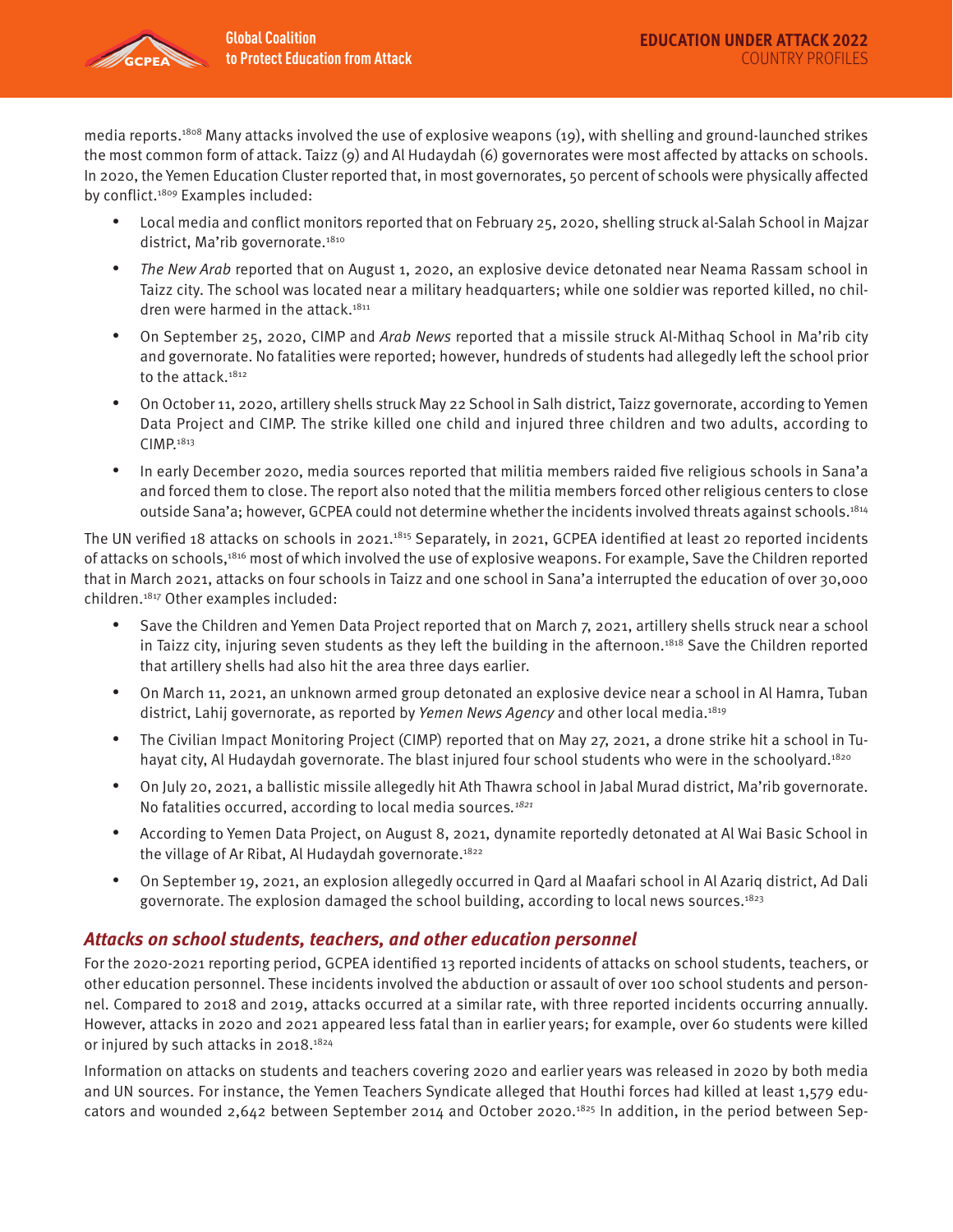tember 2014 and June 2020, the UN Group of Experts found that Houthis had attacked educators who opposed or did not carry out activities such as child recruitment or indoctrination in schools. The group collated 55 reports of threats, attacks, unlawful dismissals, financial, and administrative sanctions against teachers. In addition, on unspecified dates, they verified the detention and abuse of a school principal and a principal's son, and 26 other reports of educators detained and abused for refusing to recruit students.1826

In 2020, GCPEA collated at least six reported incidents of attacks on school students, teachers, or other education personnel, which harmed around 40 people.<sup>1827</sup> In some instances, women and girls appeared to be directly targeted. These attacks, which consisted off arrests, abductions, and assault, took place in several governorates throughout the year. In addition, in 2020, Mwatana for Human Rights reported that children described experiencing airstrikes or armed clashes on their journeys to or from school; 45 percent of children surveyed by Mwatana reported military presence on the way to or from school.<sup>1828</sup> For example:

- On February 1, 2020, the UN reported that dozens of students protested the military use of a school in Al-Khubar, Habba district, Shabwa governorate. On February 2, 2020, special security forces allegedly raided the town in search of students who had demonstrated, and arrested two teenage boys, accusing them of being affiliated with STC forces.<sup>1829</sup> The security forces later opened fire on a group of men that attempted to negotiate the students' release.
- On March 16, 2020, armed assailants allegedly abducted seven female school principals in Sana'a, according to Yemen Data Project.<sup>1830</sup> No reason was given for the abduction.
- Local media reported that on November 12, 2020, members of an armed group stormed a Salafi Mosque in Al Mashannah district, Ibb governorate, and fought with and abducted several students of the mosque. The attackers allegedly carried light and medium weapons and took photos of the students without their consent.<sup>1831</sup>

In 2021, GCPEA identified at least seven reported incidents of attacks on school teachers and other education personnel, affecting over 60 staff and students in Aden, Sana'a, and Taizz governorates.<sup>1832</sup> As in prior years, armed groups allegedly abducted or detained staff or otherwise targeted them. Furthermore, GCPEA identified at least one report of a student affected by armed violence on the way home from school. Examples included:

- A local civil society organization reported to local media that, on January 20, 2021, an armed group raided homes in Al-Ta'iziyah district, Taizz governorate and allegedly abducted the principal of Oqba bin Nafeh school, the representative of Al-Amal school, and six teachers. They were reportedly detained in a school, as described in the following section. $1833$
- Around February 4, 2021, Houthi armed actors allegedly abducted around 50 educators and staff from the main office of the Ministry of Education in Sana'a, according to local media reports. Media stated that Houthi forces had waged a campaign to remove education staff that refused to implement their new curriculum.<sup>1834</sup>
- On December 8, 2021, armed parties reportedly shot the head of the Aden Ministry of Education near a school in Aden city. According to local media sources, the head of the Ministry of Education survived the attack.<sup>1835</sup>
- On December 27, 2021, an alleged Houthi fighter reportedly shot and killed a 12-year-old student while he was walking home from school in the Usayfarah area of Al Qahirah district, Taizz governorate, according to media reports.1836

# **Military use of schools and universities**

During the 2020-2021 reporting period, GCPEA identified at that at least 49 schools were used for military purposes. Many cases occurred in Taizz governorate, according to media and NGO reporting. Schools were used as barracks, bases, or to launch attacks, and several of the schools were later attacked. The UN verified the use of 37 schools in  $2019^{1837}$  and 32 schools in 2018,<sup>1838</sup> most of which were attributed to Houthi forces.

In 2020, the UN verified the military use of 34 schools, with around 30 attributed to the Houthis and the remainder to the Yemen Armed Forces.1839 The UN also reported that during school closures in 2020, the Houthis occupied empty schools and used them for barracks and training.<sup>1840</sup> In the same year, GCPEA identified UN, media, and government re-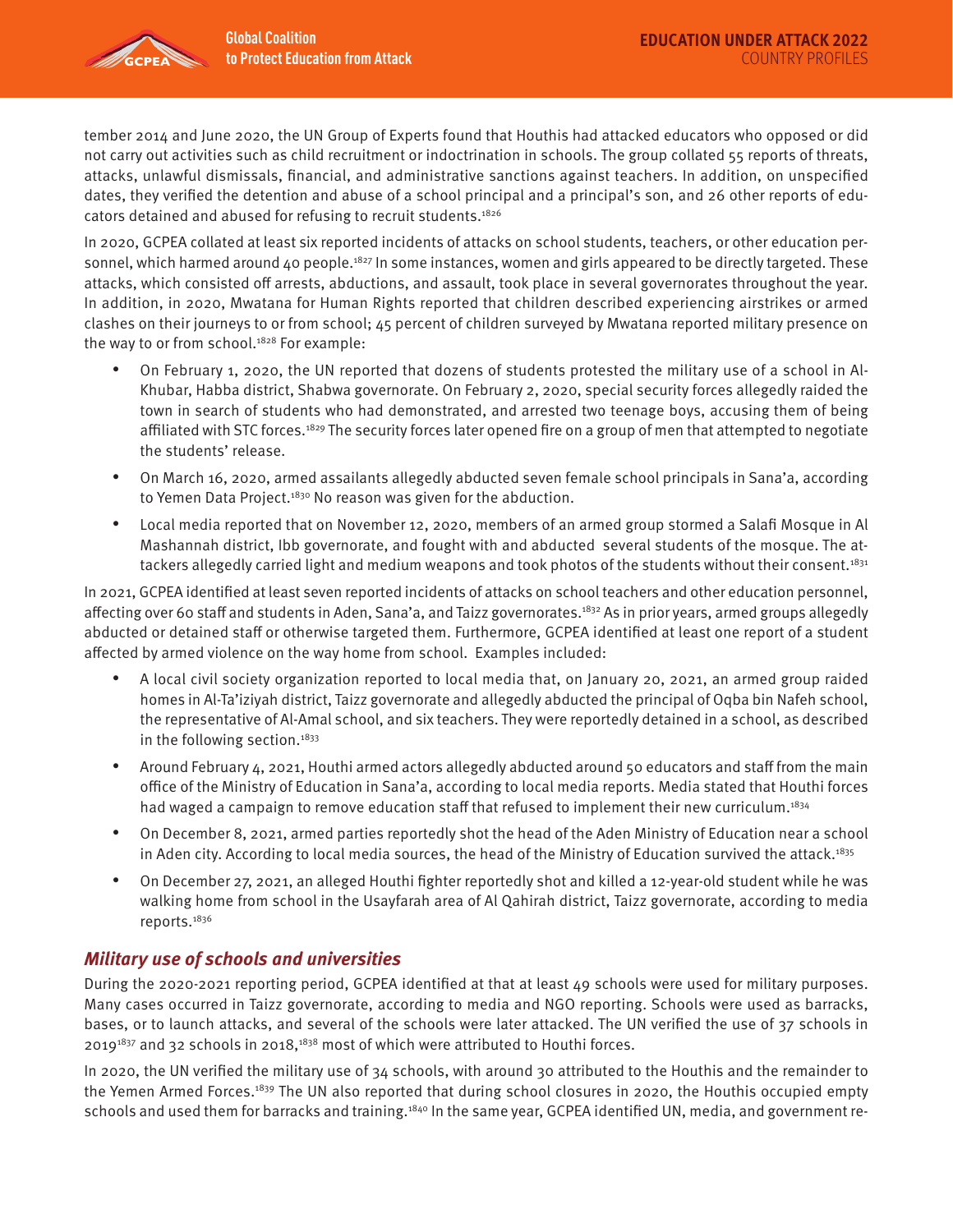

ports of 14 cases of military use of schools, primarily in Taizz governorate (9),<sup>1841</sup> and with single cases in Ad Dali, Al Jawf, Lahij, Ma'rib, and Shabwa governorates.<sup>1842</sup> Some of these incidents may overlap with the UN's count. For example:

- The UN reported that in early January 2020, Special Security Forces of the IRG began using Al-Aram secondary school near Al-Khubar village, Haban district, Shabwa Governorate, as military barracks. In February 2020, as noted above, security forces arrested students accused of protesting the use of the school.<sup>1843</sup>
- Around May 5, 2020, officials working in the Office of Education in Taizz allegedly allowed an armed group to transform several schools into barracks, according to ACLED.1844
- On December 9, 2020, the Al Jawf governorate's Office of Education issued a statement saying that Houthi forces allegedly burned down Mubarraz school in al Hazm district, Al Jawf governorate, the day before, after reportedly using the school as barracks for three months.1845

In 2021, the UN verified the military use of 49 schools.<sup>1846</sup> Separately, in 2021, GCPEA identified four reported incidents of military use of schools in Taizz governorate. Parties to conflict allegedly used schools for bases, detention centers, and weapons depots. State forces also used a school for an operation. Examples included:

- A local human rights monitor informed Al Masdar News that an armed group had kidnapped eight teachers and education personnel and had detained them in a school in Al-Ta'iziyah District, Taizz governorate, on January 20, 2021.1847
- In early March 2021, pro-government forces took control of a school from alleged Houthi forces in Kadha district, Taizz governorate, during a campaign to regain control over the district. On March 14, 2021, missiles allegedly fired by Houthi forces struck the school and killed 15 government soldiers who were inside the building, and three children nearby, according to Reuters and Arab News.<sup>1848</sup>
- On March 10, 2021, an armed group allegedly detonated weapons that it had stored in Al Anwar School in Maqbanah district, Taizz governorate, according to local media sources. Reports indicated that government, or pro-government, forces had advanced in the area, which caused the group to destroy their weapons store.<sup>1849</sup>

Between July 2020 and June 2021, the UN also reported that armed forces attacked two schools that had been used for military purposes since approximately 2018.<sup>1850</sup> Also in 2021, GCPEA identified anecdotal evidence that Houthi forces had used schools as detention centers during a nearly month-long siege of Abedia district, Ma'rib governorate.<sup>1851</sup>

#### **Child recruitment at, or on the way to or from, school**

During the 2020-2021 reporting period, GCPEA received reports of the recruitment of children from schools in Yemen. In 2018, the UN documented that Houthis had used 20 schools to recruit and train children, including girls.<sup>1852</sup>

In 2020, the Group of Experts released a report on human rights abuses from 2014 to mid-2020, which included detailed accounts of Houthi forces' systematic use of schools to recruit both male and female students. The Group noted that the practice of child recruitment at school became more common after 2017, when the government stopped salary payments to over 100,000 teachers in Houthi-controlled governorates, causing many teachers to vacate their positions, which Houthis later filled with "volunteer" education personnel. These "volunteer" teachers conducted weapon demonstrations and military trainings in school yards and required students to listen to speeches mobilizing them to "go to the frontlines," and taught a curriculum with classes on sectarian ideology. These activities were also documented and shared on social media.1853 While most activities were directed towards male students, female students were also recruited at schools, often to take roles such as educators, guards, or medics; some girls were also used to recruit at schools or universities.<sup>1854</sup>

Furthermore, in January 2020, the UN verified that in Sahar District, Sa'dah Governorate, Houthi authorities used a primary school to convene a political meeting, after which a recruitment committee remained on site at the school building for three days. Fearing attacks on the school due to the military presence, parents kept their children home from school.<sup>1855</sup>

The UN reported that from May 2015 to June 2020, Houthis had recruited children from 34 schools and had recruited 49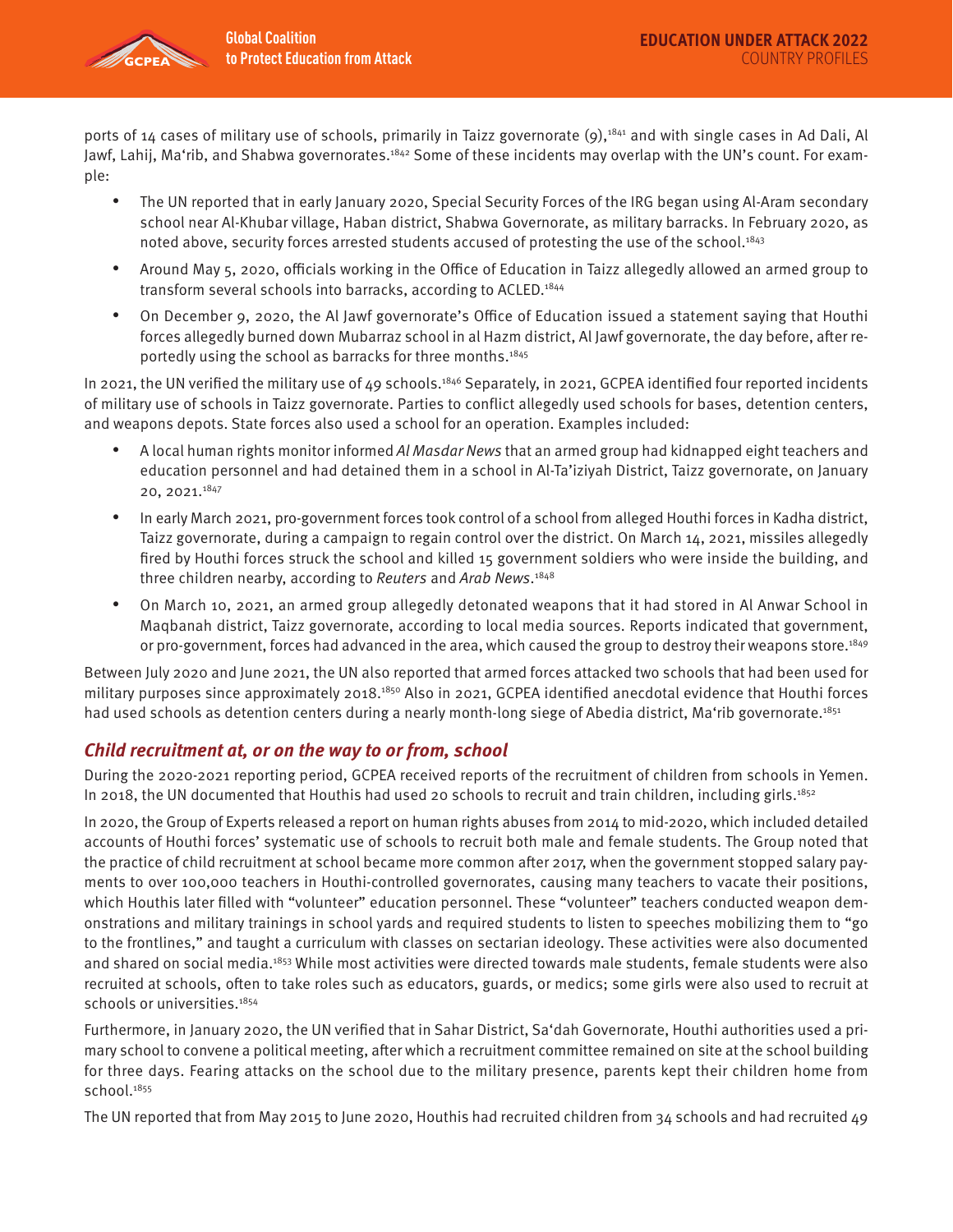

boys and nine girls.1856 Between June 2015 and June 2020, the Euro-Med Monitor estimated that 150 schools in Yemen had been used for child recruitment.<sup>1857</sup>

In 2021, GCPEA received anecdotal evidence that Houthi forces used schools as sites of indoctrination of children.<sup>1858</sup>

## **Attacks on higher education**

During the 2020-2021 reporting period, GCPEA identified at least 24 incidents of attacks on higher education. Of these, ten were attacks on higher education facilities and 14 included attacks on higher education students or staff. Attacks on higher education appeared to occur at similar rates to earlier years. In 2018 and 2019, GCPEA identified 28 reported incidents of attacks on higher education;<sup>1859</sup> however, the majority (24) of these were attacks on university facilities, as compared to this period, when GCPEA identified an equal number of reported attacks on students and staff.

In 2020, GCPEA collected reports of at least eight incidents of attacks on higher education facilities.<sup>1860</sup> Attacks on university facilities primarily involved shelling, with CIMP reporting several incidents of shelling on the Hudaydah University Faculty of Engineering, which was located on a frontline.<sup>1861</sup> Examples included:

- On January 1, 2020, an armed group allegedly looted medical equipment from Ibb University, in Al Mashannah district, Ibb governorate, according to local media.<sup>1862</sup>
- On July 1, 2020, an airstrike allegedly hit the Faculty of Engineering at Sana'a University, according to Scholars at Risk and media sources.1863
- CIMP reported that on July 17, 2020, and August 17, 2020, artillery shells hit the Faculty of Engineering in Al Hali District, Al Hudaydah governorate.<sup>1864</sup>

Also in 2020, GCPEA identified reports of ten incidents of attacks on higher education students and staff.1865 These attacks typically occurred in Sana'a governorate or in areas under Houthi control. The involved the arrest, abduction, threat, injury, or killing of students and staff, with reports indicating that individuals were targeted for not supporting the Houthi authorities. For instance:

- Scholars at Risk and News Yemen reported that on February 2, 2020, armed Houthi forces raided a classroom at Sana'a University and attacked a member of the university's sociology department. Scholars at Risk noted that the faculty member had been accused of speaking out against a recent appointment of a Dean of the Faculty of Arts who was related to a military commander. After the assault, the lecturer was taken away from campus and reportedly banned from returning to the campus.<sup>1866</sup>
- The UN reported that on April 6, 2020, alleged STC forces killed a 19-year-old male student who was on his way home from Al-Mimlah Technical Institute in Al-Mualla district, Aden governorate. The student had been stopped at a checkpoint with another female student in his car.<sup>1867</sup>
- On April 28, 2020, Houthi armed forces allegedly detained at least 20 students from Dhamar University, according to Scholars at Risk. They were taken to an undisclosed location and few details were known about the reason for their abduction.1868
- Yemen Data Project and Scholars at risk reported that Houthi forces abducted a professor of psychology as he was entering Sana'a University, on September 9, 2020. The forces released him on October 6, 2020.<sup>1869</sup>

In 2021, GCPEA identified two reports of attacks on higher education facilities, marking a decline as compared to 2020. Attacks on facilities included ground and air-launched explosives:

- On March 21, 2021, shelling struck the Faculty of Arts of Taizz University, according to CIMP, local media, and Al Jazeera. Al-Sharea local media reported that mortar shells landed near the entrance to the university, killing a civilian and wounding others. The university closed for a week following the attack.<sup>1870</sup>
- On December 7, 2021, ACLED reported that air strikes hit Sana'a-Iman University in Aththaorah district, Amanat al Asimah governorate.<sup>1871</sup>

In 2021, GCPEA collected four reports of attacks on higher education students and personnel.1872 Examples included:

• On August 4, 2021, militia members allegedly shot and killed a Yemeni professor at Sana'a University in Amanat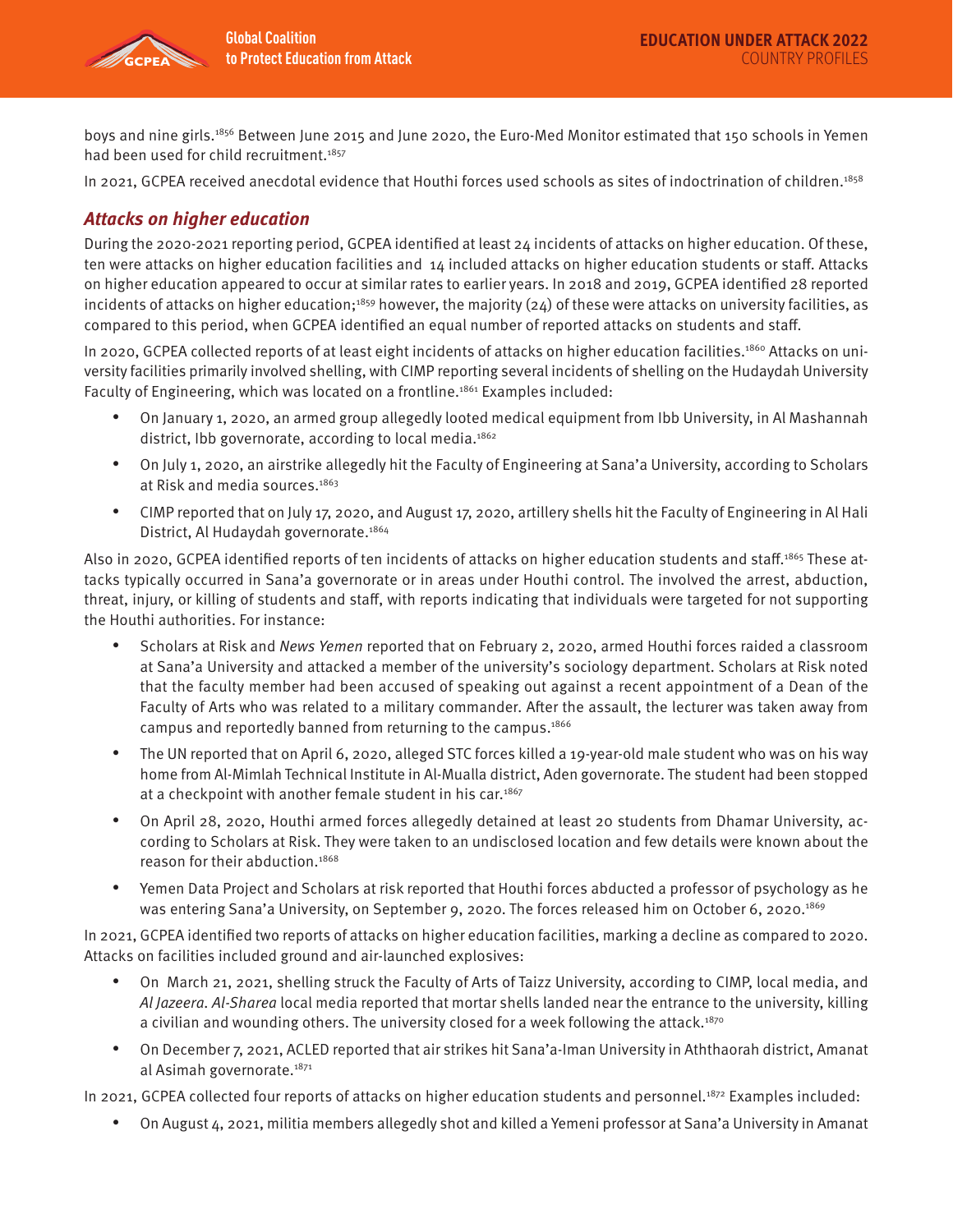

al Asimah governorate, according to ACLED. This incident occurred hours after the professor posted on social media to request that the government distribute and increase salaries for public employees.1873

- On September 1, 2021, militia members allegedly attacked female students at Ibb University in Ibb governorate, during a celebratory party that the students hosted. According to local media sources, no fatalities occurred.<sup>1874</sup>
- Media sources reported that on October 23, 2021, militia members raided and looted university residences for retired faculty or family of deceased faculty, and threatened to use force against residents.1875

1784 OCHA, "Humanitarian Needs Overview Yemen" February 2021, p.6.

1785 ACLED, "Ten Conflicts to Worry About In 2021," ACLED report, February 19, 2021. Luca Nevola, "Religious Repression and Disorder: Bahrain, Iran, Iraq, and Yemen," ACLED, June 4, 2021. Siobhan O'Grady and Ali Al-Mujahed, "Battle for the Badlands", Washington Post, October 1, 2021. Human Rights Watch, World Report 2022: Events of 2021, (Human Rights Watch: New York, January 2022), Yemen Chapter.

1786 Human Rights Watch, "World Report 2021 (New York: Human Rights Watch, 2020), Yemen Chapter." ACLED, "Regional Overview: Middle East 12-19 April 2020" ACLED report, April 22, 2020.

1787 "As Conflict, Humanitarian Crisis Grows, Yemen 'Speeding towards Massive Famine', Under-Secretary-General Warns, in Briefing to Security Council," UN press release, March 16, 2021. United Nations Security Council, "The situation in the Middle East," S/PV.8797, June 15, 2021, p. 5. Lisa Schlein, "Casualties Mount as Fight Over Yemen's Marib Governorate Heats Up," Voice of America, June 18, 2021. Human Rights Watch, "Yemen: Houthis Attacking Displaced Person's camps" HRW news release, March 23, 2021. "U.N. calls for new talks on Yemen's Hodeidah port as frontlines shift," Reuters, November 15, 2021. "Yemen Key Message Update: Shifting frontlines of conflict and currency depreciation further aggravate food security situation, November 2021," Famine Early Warning System Network, December 6, 2021.

<sup>1788</sup> International Crisis Group, Crisis Watch, October 2021. UN Security Council. "8878<sup>th</sup> meeting," S/PV.8878, October 14, 2021, pp. 3-4. "New strikes kill 125 Yemen rebels near Marib: coalition," France 24, November 11, 2021.

1789 OHCHR, "Situation of human rights in Yemen, including violations and abuses since September 2014, Detailed findings of the Group of Eminent International and Regional Experts on Yemen," Annual report of the United Nations High Commissioner for Human Rights, September 29, 2020, p.15.

1790 Al Jazeera, "Yemen's Riyadh Agreement: An Overview," Al Jazeera, July 29, 2020.

1791 ACLED, "Ten Conflicts to Worry About In 2021," ACLED report, February 19, 2021.

1792 Human Rights Watch, World Report 2021: Events of 2020, Yemen Chapter. Civilian Impact Monitoring Project, "Civilian Impact Monitoring Project, 2020 Annual Report," CIMP, February 2021, p. 2. OHCHR, "Situation of human rights in Yemen, including violations and abuses since September 2014, Detailed findings of the Group of Eminent International and Regional Experts on Yemen," A/HRC/45/CRP.7, September 29, 2020, pgs. 22-28.

1793 "Civilian Impact Monitoring Project, 2020 Annual Report," CIMP, February 2021, p.2.

1794 "Civilian Impact Monitoring Project, 2020 Annual Report," CIMP February 2021, p. 5.

1795 "NRC Fact Sheet: Yemen," Norwegian Refugee Council, September 2020. "After years of conflict, Yemen remains the world's worst humanitarian crisis, a UNFPA 2021 appeal shows", UNFPA News Release, December 7, 2020. OCHA, "Yemen Humanitarian Update Issue 12/December 2021," OCHA, January 11, 2022, p. 2.

1796OCHA, "Yemen, Humanitarian Response Snapshot," OCHA, December 2020.

1797 "Yemen: Humanitarian Action for Children 2022," UNICEF, December 8, 2021, p. 2.

1798 OCHA, "Yemen Humanitarian Update Issue 12/December 2021," OCHA, January 11, 2022, p. 2.

1799 "Yemen: Humanitarian Action for Children 2022," UNICEF, December 8, 2021, p. 2.

1800 OCHA, "Humanitarian Needs Overview Yemen," OCHA, February 2021, p. 62.

1801 Mwatana for Human Rights as cited in "'Will I See My Children Again?': A brief on attacks on education in Yemen," Save the Children, October 2021, p. 6. "Yemen: 60% of Children Whose School Came under Attack Have Not Returned to Education" Save the Children Press Release, October 25, 2021.

1802 UNICEF Yemen, "Education Disrupted: Impact of the conflict on children's education in Yemen," UNICEF, July 5, 2021, p. 6.

1803 United Nations Human Rights Council, "Situation of human rights in Yemen, including violations and

abuses since September 2014," A/HRC/45/CRP.7, September 29, 2020, para. 294.

1804 Asharq Al-Awsat, "Houthis Continue to Target Yemen's Higher Education Sector," News report, January 8, 2020.

1805 GCPEA, Education under Attack 2020, Yemen chapter, p. 253.

1806 Education Cluster, as cited in "Yemen Humanitarian Needs Overview 2019," OCHA, February 2019, p. 47. GCPEA, Education under Attack 2020, p. 252.

<sup>1807</sup> UN Security Council, "Children and armed conflict: Report of the Secretary-General," A/75/873-S/2021/437, May 6, 2021, para. 199.

1808A full list of references can be found on GCPEA's website, https://protectingeducation.org/wp-content/uploads/eua\_2022\_references.pdf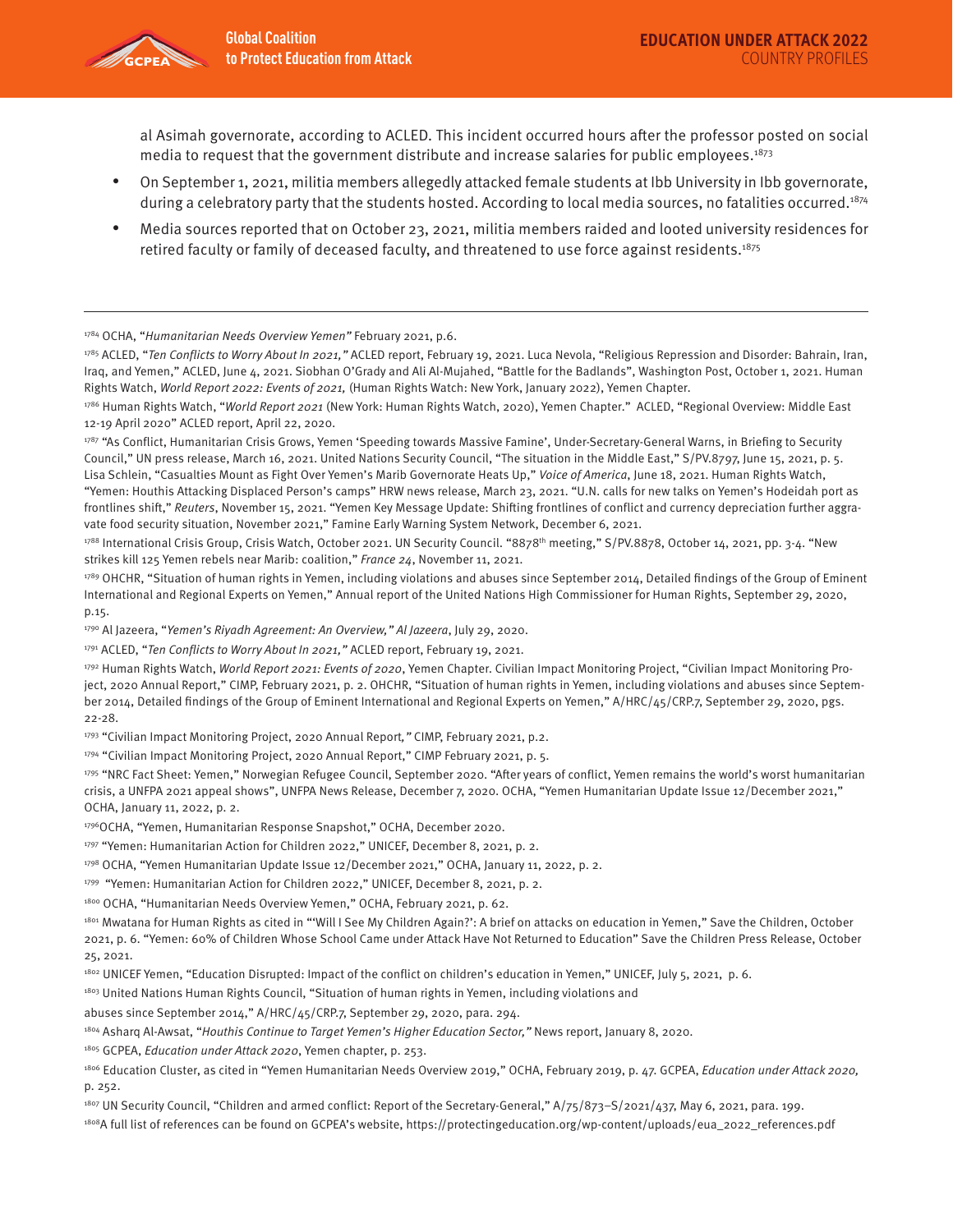

1809 "Yemen Education Crisis: 2020 Secondary Data Review (SDR) Report," Yemen Education Cluster, August 2021, p. 2.

<sup>1810</sup> American Enterprise Institute Critical Threats, "Gulf of Aden Security Review," February 26, 2020. Aden Lang; AEI Critical Threats, as cited in ACLED, Event ID YEM49282. "Al Houthi militia bombs a school in al Jawf," Aden Lang, February 26, 2020.

1811 "Soldier killed in explosion near school in Yemen's Taiz," The New Arab, August 2, 2020.

1812 Aden al Ghad, as cited in ACLED, Event ID YEM58271. "Yemen minister condemns Houthi missile attack on local school," Arab News, September 27, 2020. CIMP, as cited in Education in Danger Monthly News Brief, p. 3. "Mithaq school students condemn Houthi militia's bombing of their school with ballistic missile", Marib Governorate News, September 30, 2020.

1813 Ansar Allah; Yemen News Agency (SABA) - Pro-Houthi; Yemen Data Project, as cited in ACLED, Event ID YEM58801. CIMP, as cited in Education in Danger Monthly News Brief, October 2020, p. 5.

 $1814$  Mareb Press, as cited in ACLED, Event ID YEM60450. "Houthi militias, a third coup in Sanaa, the closure of dozens of religious centers and the confiscation of their contents," Mareb Press, December 10, 2020.

1815 Information shared by a UN respondent via email on April 21, 2022.

1816 A full list of references can be found on GCPEA's website, https://protectingeducation.org/wp-content/uploads/eua\_2022\_references.pdf 1817 "Will I See My Children Again?': A brief on attacks on education in Yemen," Save the Children, October 2021, https://resourcecentre.savethechildren.net/pdf/AOE-19102021.pdf (accessed November 17, 2021), p. 6.

1818 Yemen Data Project; Al Mawqea, as cited in ACLED, Event ID YEM63047 (data downloaded March 21, 2021). "Children 'pay the highest price' in Yemen war, says Save the Children as seven injured while leaving school" Save the Children news release, March 7, 2021.

<sup>1819</sup> Al Masdar, as cited in ACLED, Event ID YEM63166. "An explosive device exploded near a school in Lahj Governorate," Yemen News Agency, March 11, 2021.

1820 CIMP, as cited in Insecurity Insight, Education in Danger Monthly News Brief, May 2021, p. 4.

1821 Khabar News Agency (Yemen); Al Mashhad Al Yemeni - Pro-Hadi, as cited in ACLED, Event ID YEM66164. "An Iranian-made Houthi ballistic target a school south of Ma'rib". Alarabiya News, July 20, 2021.

1822 Yemen Data Project; Twitter, as cited in ACLED, Event ID YEM66551.

1823 Aden al Ghad, as cited in ACLED, Event ID YEM67365. Alyemda Post - Dhale, "Violent Explosion At "Qard Al-Ma'fari" School In Al-Dhalea", Alyemda, September 19, 2021.

1824 GCPEA, Education under Attack 2020, Yemen chapter, p. 254.

1825 "Yemeni teachers accuse Houthis of killing 1,579 educators since 2014," The New Arab, October 6, 2020.

1826 "United Nations Human Rights Council, "Situation of human rights in Yemen, including violations and

abuses since September 2014," A/HRC/45/CRP.7, September 29, 2020, para. 288.

1827 A full list of references can be found on GCPEA's website, https://protectingeducation.org/wp-content/uploads/eua\_2022\_references.pdf 1828 Mwatana Human Rights as cited in "'Will I See My Children Again?': A brief on attacks on education in Yemen," Save the Children, October 2021, p. 6.

1829 "United Nations Human Rights Council, "Situation of human rights in Yemen, including violations and

abuses since September 2014," A/HRC/45/CRP.7, September 29, 2020, para 103. Aden al Ghad; UN OHCHR, as cited in ACLED, Event ID YEM57514. 1830 Yemen Data Project; Aden al Ghad, as cited in ACLED, Event ID YEM50068.

<sup>1831</sup> Aden al Ghad, as cited in ACLED, Event ID YEM59820. "Ibb: Clashes between Houthis and Salafists in Dar Al-Hadith ," Yemen Tribes, November 13, 2020.

1832A full list of references can be found on GCPEA's website, https://protectingeducation.org/wp-content/uploads/eua\_2022\_references.pdf

1833 Al Masdar, as cited in ACLED, Event ID YEM61688. "Taiz..Houthi militia raided more than 70 houses in "Al-Hima" and kidnapped dozens of civilians, including 8 teachers ," Al Masdar, January 21, 2021.

 $1834$  Asharq AlAwsat, as cited in ACLED, Event ID YEM62054 (data downloaded March 21, 2021). "The Houthis continue to bomb curricula and commit crimes against educators," Asharq AlAwsat, February 5, 2021.

<sup>1835</sup> Khabar News Agency (Yemen); Yemen Data Project, as cited in ACLED, Event ID YEM69346, https://www.acleddata.com/data/, (data downloaded January 3, 2022). "Yemen 2021 - Tragedies, unrest and assassinations in Aden", Anadolu Agency, December 31, 2021. "An educational leader was injured in the second assassination incident in Aden", Al-Ayyam, December 9, 2021.

1836 Khabar News Agency (Yemen); Yemen Data Project; News Yemen, as cited in ACLED, Event ID YEM69813. "A child was killed by Houthi sniper fire north of Taiz city," Al Masdar Online, December 28, 2021. "A child was killed while returning from school by a Houthi sniper, north of Taiz," Al Sharea News, December 27, 2021.

<sup>1837</sup> UN Security Council, "Report of the Secretary-General on children and armed conflict," S/2020/525, June 9, 2020, para. 191.

1838 UN Security Council, "Report of the Secretary-General on children and armed conflict," S/2019/509, June 20, 2019, para. 194.

1839 UN Security Council, "Children and armed conflict: Report of the Secretary-General," A/75/873-S/2021/437, May 6, 2021, para. 200.

<sup>1840</sup> United Nations Security Council, "Report of the Secretary-General on children and armed conflict in Yemen," S/2021/761, August 27, 2021, para. 38

1841 Yemen Data Project, as cited in ACLED, Event ID YEM46433. Yemen Data Project; Al Mashhad Al Janubi (Yemen), as cited in ACLED, Event ID YEM51341. Aden News Agency; Free Post; Yemen Data Project, as cited in ACLED, Event ID YEM51457. Aden News Agency; Free Post; Yemen Data Project, as cited in ACLED, Event ID YEM51457. Yemen Data Project; News Yemen, as cited in ACLED, Event ID YEM52251.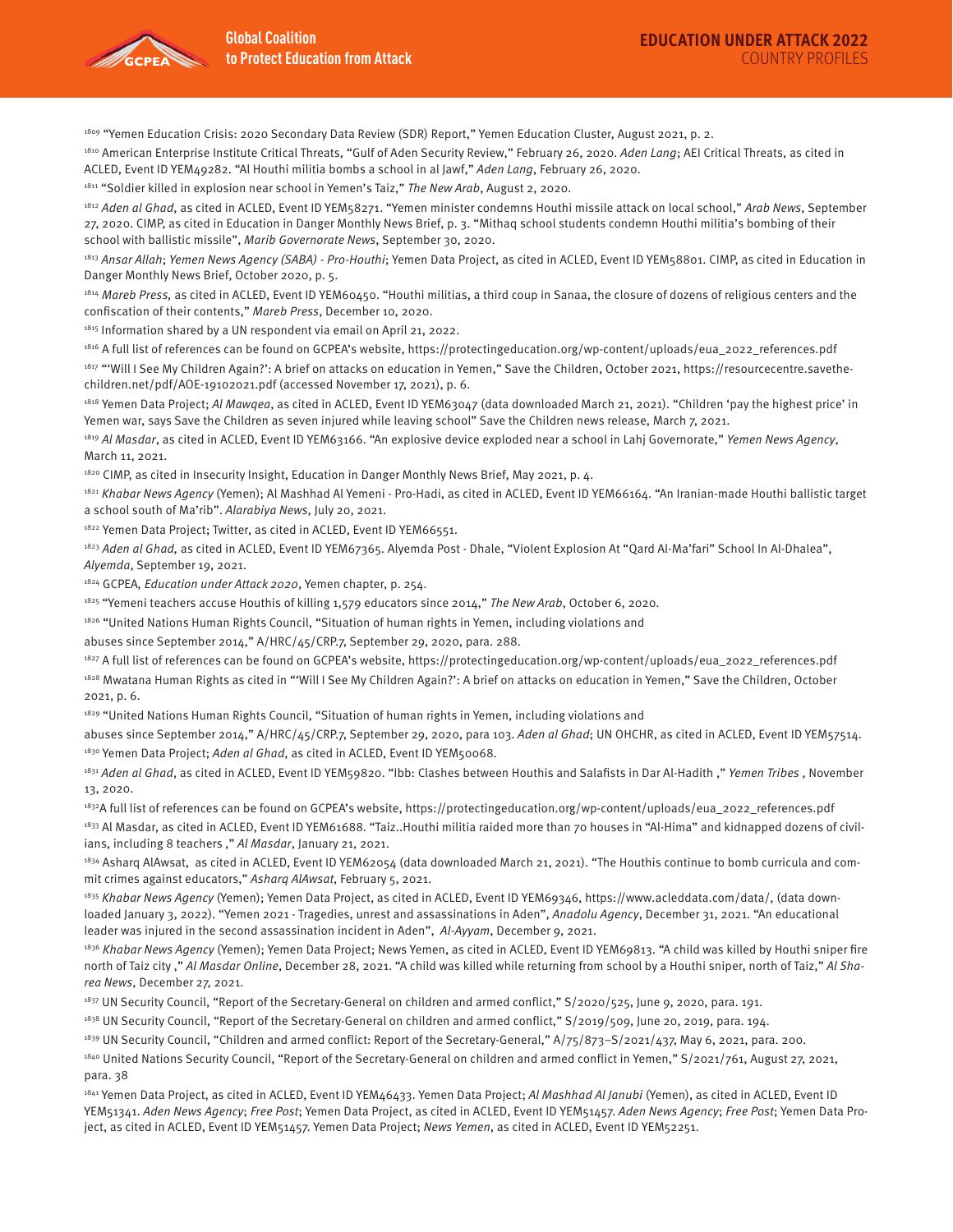

1842 Al Montasaf; Khabar News Agency (Yemen); Yemen Data Project; Aden al Ghad, as cited in ACLED, Event ID YEM49252 (data downloaded December 4, 2020). Ansar Allah; Yemen Data Project; Mareb Press, as cited in ACLED, Event ID YEM49486. Al Jawf Education Office, Official Statement, December 9, 2020. Al Eshteraki; Temen Data Project, as cited in ACLED, Event ID YEM60496. Khabar News Agency (Yemen); Yemen Data Project; 26 September News - Pro-Hadi, as cited in ACLED, Event ID YEM61058.

1843 United Nations Human Rights Council, "Situation of human rights in Yemen, including violations and

abuses since September 2014," A/HRC/45/CRP.7, September 29, 2020, para 103. UN OHCHR; Aden al Ghad, as cited in ACLED, Event ID YEM57513. 1844 Yemen Data Project; News Yemen, as cited in ACLED, Event ID YEM52251.

1845 Al Jawf Education Office, Official Statement, December 9, 2020. Al Eshteraki; Yemen Data Project, as cited in ACLED, Event ID YEM60496. 1846 Information shared by a UN respondent via email on April 21, 2022.

1847 Al Masdar, as cited in ACLED, Event ID YEM61688. "Taiz..Houthi militia raided more than 70 houses in "Al-Hima" and kidnapped dozens of civilians, including 8 teachers," Al Masdar, January 21, 2021.

<sup>1848</sup> Saeed Al-Batati, "Houthi missile attack kills three children in Yemen's Taiz," Arab News, March 14, 2021. Mohammed Ghobari, Ghaida Ghantous, Edmund Blair, "Houthi missile attack kills three children in Yemen's Taiz, residents say," Reuters, March 14, 2021.

1849 Al Masdar, as cited in ACLED, Event ID YEM63166 (data downloaded March 21, 2021). "Al-Houthi militia blew up a school in Al-Taweer, Moqbna district, before fleeing the village," Al Mashad, March 10, 2021. "The Houthis blow up a school west of Taiz," Federal Yemen, March 10, 2021. 1850 UN Human Rights Council, "Report of the Group of Eminent International and Regional Experts on

Yemen Situation of human rights in Yemen, including violations and abuses since September 2014," A/HRC/48/20, September 10, 2021, para. 65.

1851 Saeed Al-Batati, "Houthis abduct dozens of civilians in wake of deadly Marib siege," Arab News, October 25, 2021. "Urgent report of Abductees Mothers Association condemning mass abductions and other violations against civilians carried out by Houthis at Alabdyia district, Marib," Abductees Mothers Association news release, October 24, 2021.

1852 UN Security Council, "Report of the Secretary-General on children and armed conflict," S/2019/509, June 20, 2019, para. 194.

1853 United Nations Human Rights Council, "Situation of human rights in Yemen, including violations and

abuses since September 2014," A/HRC/45/CRP.7, September 29, 2020, para. 286-287.

1854 "United Nations Human Rights Council, ""Situation of human rights in Yemen, including violations and

abuses since September 2014,"" A/HRC/45/CRP.7, September 29, 2020, paras. 265, 272, 278, 279.

1855 United Nations Security Council, "Report of the Secretary-General on children and armed conflict in Yemen," S/2021/761, August 27, 2021, para. 37.

1856 "United Nations Human Rights Council, ""Situation of human rights in Yemen, including violations and

abuses since September 2014,"" A/HRC/45/CRP.7, September 29, 2020, para. 285.

1857 Euro-Med Monitor, "Militarized Childhood: A report on the Houthis' recruitment of Yemeni children during war - February 2021," February 15, 2021.

<sup>1858</sup> "Children of summer camps .. 'fuel' for Houthi battles in Yemen," Al Ain News, June 6, 2021.

1859 GCPEA, Education under Attack 2020, Yemen chapter, p. 255.

1860 A full list of references can be found on GCPEA's website, https://protectingeducation.org/wp-content/uploads/eua\_2022\_references.pdf 1861 Civilian Impact Monitoring Report, "2020 Annual Report 1 January - 31 December 2020," CIMP and Protection Cluster, February 2021, p. 9.

1862 "Al Houthi militia looted equipment and devices belonging to Ibb University," Mareb Press, January 22, 2020. Mareb Press, as cited in ACLED, Event ID YEM46679.

1863 Scholars at Risk, Free to Think 2020, (New York: Scholars at Risk, November 2020), p. 33. Ansar Allah; Al Somoud; Yemen Data Project, as cited in ACLED, Event ID YEM55449.

1864 CIMP, as cited in Education in Danger Monthly News Brief, July 2020, p. 2. CIMP, as cited in Education in Danger Monthly Newsbrief, August 2020, p. 2.

1865 A full list of references can be found on GCPEA's website, https://protectingeducation.org/wp-content/uploads/eua\_2022\_references.pdf 1866 Scholars at Risk Network, Academic Freedom Monitor, Sana'a University, February 2, 2020. "A professor was expelled from a lecture hall by gunmen," News Yemen, February 2, 2020.

1867 United Nations Human Rights Council, "Situation of human rights in Yemen, including violations and

abuses since September 2014," A/HRC/45/CRP.7, September 29, 2020, para 104.

1868 Scholars at Risk Network, Academic Freedom Monitor, Dhamar University, April 28, 2020. Al Masdar, as cited in ACLED, Event ID YEM51618 (data downloaded December 4, 2020). "Al Houthi militia arrests 20 young men from Dhamar University," Hadramout, April 20, 2020.

1869 Yemen Data Project; Al Masdar; Khabar News Agency (Yemen), as cited in ACLED, Event ID YEM57646. Scholars at Risk, Academic Freedom Monitor, Sana'a University, September 9, 2020.

1870 Al Khabar Post; Yemen Data Project, as cited in ACLED, Event ID YEM63564 (data downloaded July 1, 2021). "Yemen.. Dead and wounded in clashes in Hajjah and Marib governorates, and the Houthis bomb Taiz University after tightening the siege east of the city," Al Jazeera, March 21, 2021,"The College of Arts in Taiz announces the suspension of studies for a week after it was targeted by CIMP, as cited in Insecurity Insight, Education in Danger Monthly News Brief, April 2021, p. 4.

1871 Al Masirah; Yemen Data Project; Yemen Press Agency, as cited in ACLED, Event ID YEM69329.